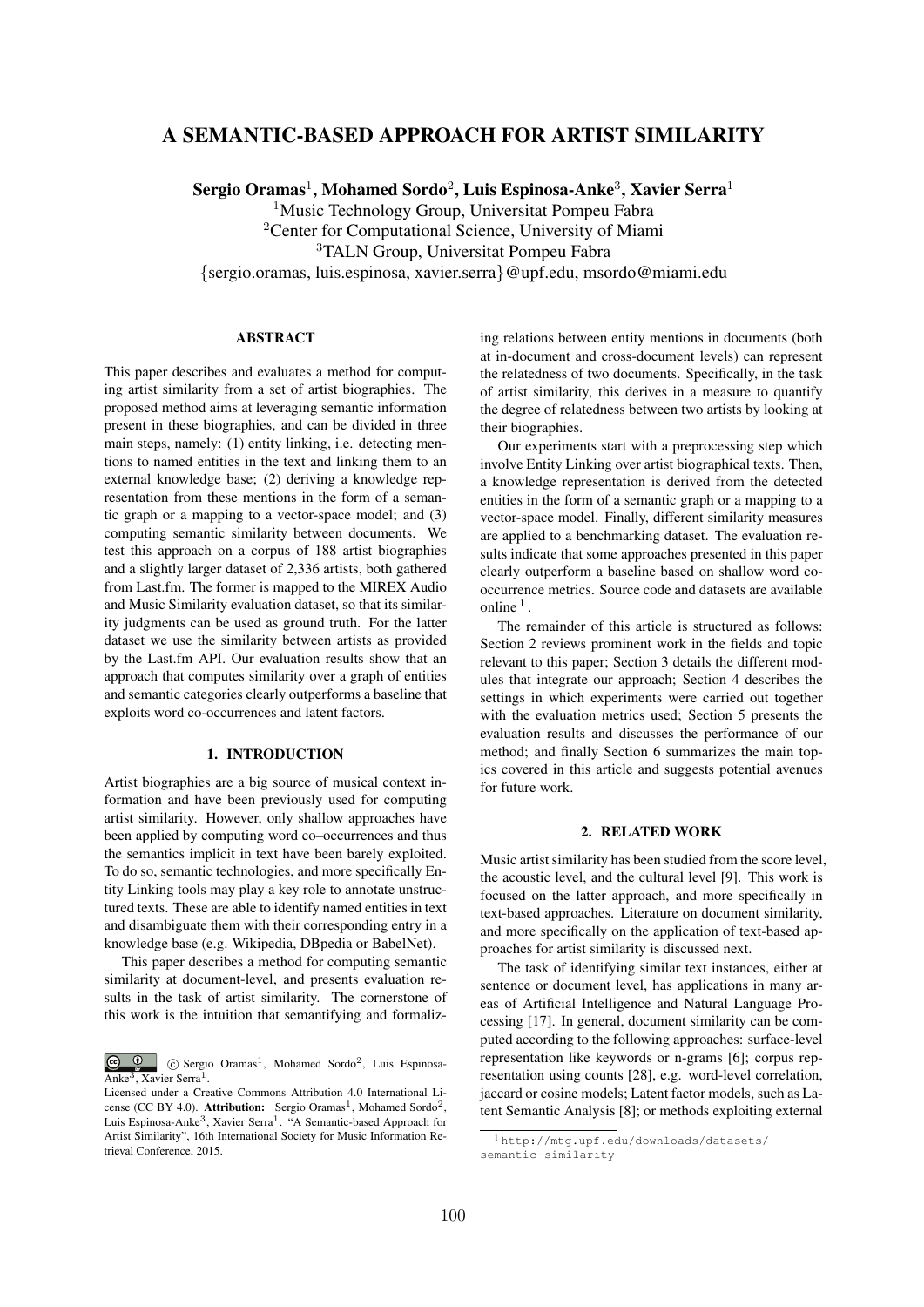knowledge bases like ontologies or encyclopedias [12].

The use of text–based approaches for artist and music similarity was first applied in [7], by computing co– occurrences of artist names in web page texts and building term vector representations. By contrast, in [30] term weights are extracted from search engine's result counts. In [33] n–grams, part–of–speech tagging and noun phrases are used to build a term profile for artists, weighted by employing tf-idf. Term profiles are then compared and the sum of common terms weights gives the similarity measure. More approaches using term weight vectors have been developed over different text sources, such as music reviews [11], blog posts [4], or microblogs [29]. In [18] Latent Semantic Analysis is used to measure artist similarity from song lyrics. Domain specific ontologies have also been applied to the problem of music recommendation and similarity, such as in [5]. In [16], paths on an ontological graph extracted from DBpedia are exploited for recommending music web pages. However, to the best of our knowledge, there are scant approaches in the music domain that exploit implicit semantics and enhance term profiles with external knowledge bases.

#### 3. METHODOLOGY

The method proposed in this paper can be divided in three main steps, as depicted in Fig 1. The first step performs entity linking, that is the detection of mentions to named entities in the text and their linking to an external knowledge base. The second step derives a semantically motivated knowledge representation from the named entity mentions. This can be achieved by exploiting natural language text as anchor between entities, or by incorporating semantic information from an external knowledge base. In the latter case, a document is represented either as a semantic graph or as a set of vectors projected on a vector space, which allows the use of well known vector similarity metrics. Finally, the third step computes semantic similarity between documents (artist biographies in our case). This step can take into consideration semantic similarity among entity mentions in document pairs, or only the structure and content of the semantic graph.

The following sections provide a more detailed description of each one of these steps, along with all the approaches we have considered in each step.



Figure 1. Workflow of the proposed method.

## 3.1 Entity Linking

Entity linking is the task to associate, for a given candidate textual fragment, the most suitable entry in a reference Knowledge Base (KB) [23]. It encompasses similar subtasks such as Named Entity Disambiguation [2], which is precisely linking mentions to entities to a KB, or Wikification [21], specifically using Wikipedia as KB.

We considered several state-of-the-art entity linking tools, including Babelfy [23], TagMe [10], Agdistis [32] and DB-Pedia Spotlight [20]. However we opted to use the first one for consistency purposes, as in a later step we exploit *SensEmbed* [13], a vector space representation of concepts based on BabelNet [24]. Moreover, the use of a single tool across approaches guarantees that the evaluation will only reflect the appropriateness of each one of them, and in case of error propagation all the approaches will be affected the same.

Babelfy [23] is a state-of-the-art system for entity linking and word sense disambiguation based on non-strict identification of candidate meanings (i.e. not necessarily exact string matching), together with a graph based algorithm that traverses the BabelNet graph and selects the most appropriate semantic interpretation for each candidate.

#### 3.2 Knowledge representation

## *3.2.1 Relation graph*

Relation extraction has been defined as the process of identifying and annotating relevant semantic relations between entities in text [15]. In order to exploit the semantic relations between entities present in artist biographies, we applied the method defined in [25] for relation extraction in the music domain. The method basically consists of three steps. First, entities are identified in the text by applying entity linking. Second, relations between pairs of entities occurring in the same sentence are identified and filtered by analyzing the structure of the sentence, which is obtained by running a syntactic parser based on the formalism of dependency grammar [1]. Finally, the identified entities and relations are modeled as a knowledge graph. This kind of extracted knowledge graphs may be useful for music recommendation [31], as recommendations can be conveyed to users by means of natural language. We apply this methodology to the problem of artist similarity, by creating a graph that connects the entities detected in every artist biography. We call this approach RG (relation graph). Figure 2 shows the output of this process for a single sentence.



Figure 2. Relation graph of a single sentence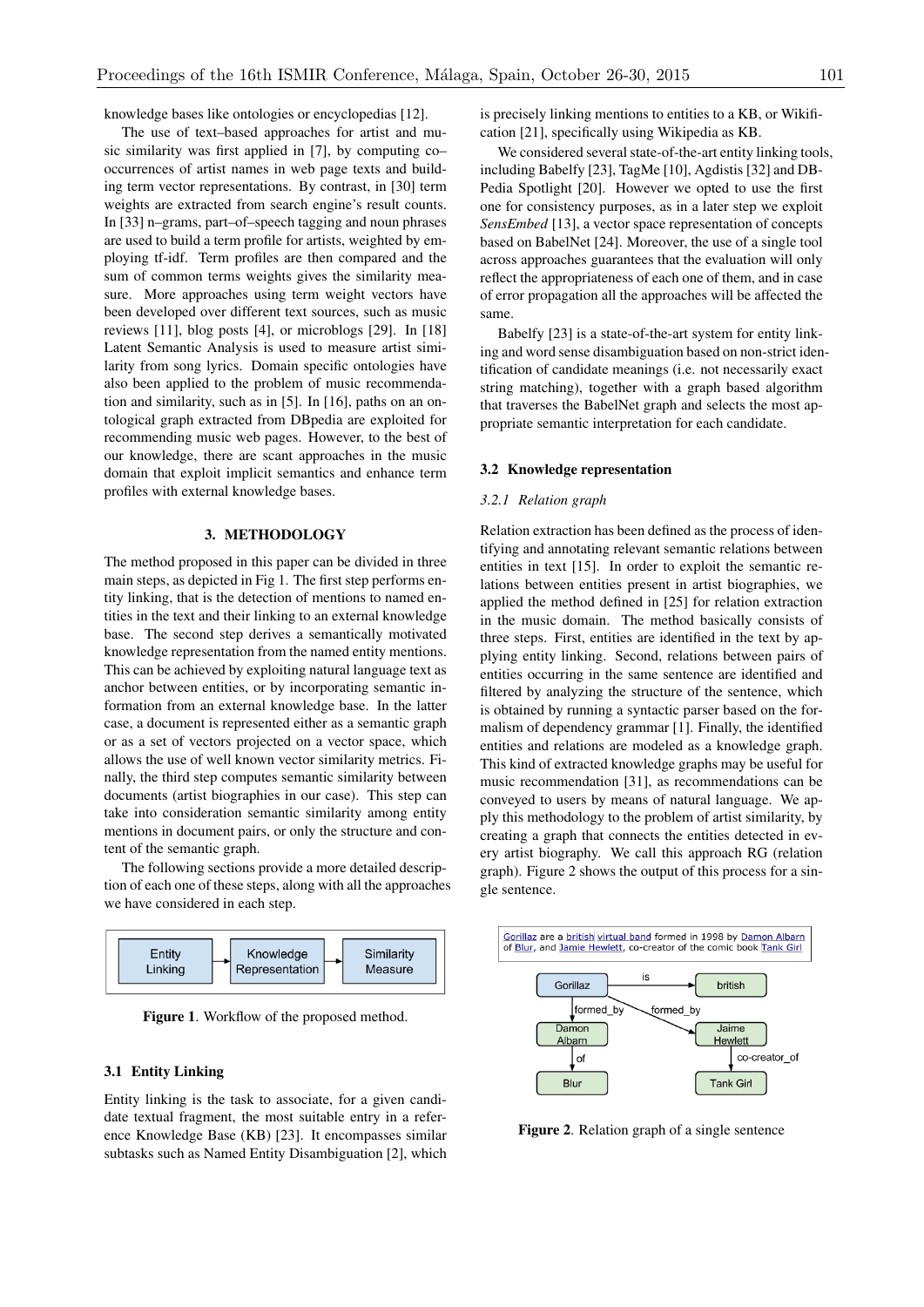### *3.2.2 Semantically enriched graph*

A second approach is proposed using the same set of linked entities. However, instead of exploiting natural language text, we use semantic information from the referenced knowledge base to enrich the semantics of the linked entities. We follow a semantic enrichment process similar to the one described in [27]. We use semantic information coming from DBpedia $^2$ . DBpedia resources are generally classified using the DBpedia Ontology, which is a shallow, cross-domain ontology based on the most common infoboxes of Wikipedia. DBpedia resources are categorized using this ontology among others (e.g. Yago, schema.org) through the rdfs:type property. In addition, each Wikipedia page may be associated with a set of Wikipedia categories, which link articles under a common topic. DBpedia resources are related to Wikipedia categories through the property dcterms:subject.

We take advantage of these two properties to build our semantically enriched graph. We consider three types of nodes for this graph: 1) artist entities obtained by matching the artist names to their corresponding DBPedia entry; 2) named entities detected by the entity linking step; and 3) Wikipedia categories associated to all the previous entities. Edges are then added between artist entities and the named entities detected in their biographies, and between entities and their corresponding Wikipedia categories. For the construction of the graph, we can select all the detected named entities, or we can filter them out according to the information related to their rdfs:type property. A set of six types was selected, including *artist*, *band*, *work*, *album*, *musicgenre*, and *person*, which we consider more appropriate to semantically define a musical artist.

From the previous description, we define five variants of this approach. The first variant, which we call AEC (Artists-Entities-Categories), considers all 3 types of nodes along with their relations (as depicted in Figure 3). The second variant, named AE (Artists-Entities) ignores the categories of the entities. The third and fourth variant, named AEC-FT and AE-FT, are similar to the first and second variant, respectively, except that the named entities are filtered using the above mentioned list of 6 entity types. Finally, the fifth variant, EC, ignores the artist entities of node type 1.

#### *3.2.3 Sense embeddings*

The semantic representation used in this approach is based on SensEmbed [13]. SensEmbed is a vector space semantic representation of words similar to word2vec [22], where each vector represents a BabelNet synset and its lexicalization. Let *A* be the set of artist biographies in our dataset. Each artist biography  $a \in A$  is converted to a set of disambiguated concepts Bfy*<sup>a</sup>* after running Babelfy over it.



Figure 3. Semantically enriched subgraph of the same sentence from Figure 2, variant AEC with h=1

# 3.3 Similarity approaches

#### *3.3.1 SimRank*

SimRank is a similarity measure based on an simple graphtheoretic model [14]. The intuition is that two nodes are similar if they are referenced by similar nodes. In particular we use the definition of bipartite SimRank [14]. We build a bipartite graph with named entities and their corresponding Wikipedia categories (the EC variant from Section 3.2.2). The similarity between two named entities (say  $p$  and  $q$ ) is computed with the following recursive equation:

$$
s(p,q) = \frac{C}{|O(p)||O(q)|} \sum_{i=1}^{|O(p)|} \sum_{j=1}^{|O(q)|} s(O_i(p), O_j(q)) \quad (1)
$$

where *O* denotes the out-neighboring nodes of a given node and *C* is a constant between 0 and 1. For  $p = q$ ,  $s(p, q)$  is automatically set up to 1. Once the similarity between all pairs of entities is obtained, we proceed to calculate the similarity between pairs of artists (say *a* and *b*) by aggregating the similarities between the named entities identified in their biographies, as shown in the following formula:

$$
sim(a, b) = Q(a, b)\frac{1}{N} \sum_{e_a \in a} \sum_{e_b \in b} s(e_a, e_b) \text{ if } s(e_a, e_b) \ge 0.1 \tag{2}
$$

where *s* denotes the SimRank of entities *e<sup>a</sup>* and *e<sup>b</sup>* and *N* is the number of  $(e_a, e_b)$  pairs with  $s(e_a, e_b) \geq 0.1$ . This is done to filter out less similar pairs. Finally, *Q*(*a, b*) is a normalizing factor that accounts for the pairs of artists with more similar entity pairs than others.

#### *3.3.2 Maximal common subgraph*

Maximal common subgraph (MCS) is a common distance measure on graphs. It is based on the maximal common subgraph of two graphs. MCS is a symmetric distance metric, thus  $d(A, B) = d(B, A)$ . It takes structure as well as content into account. According to [3], the distance between two non empty graphs  $G_1$  and  $G_2$  is defined as

<sup>2</sup> http://dbpedia.org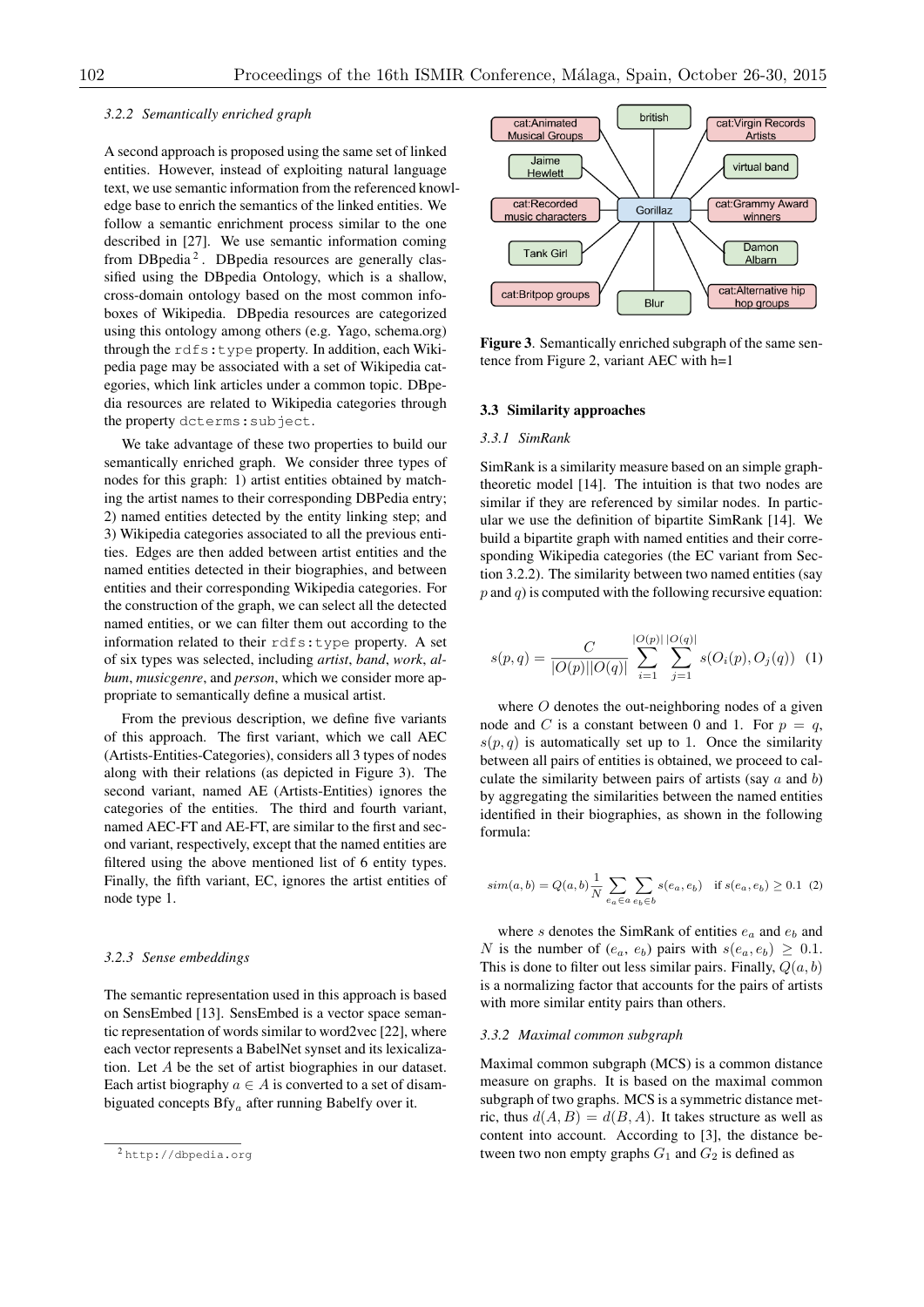$$
d(G_1, G_2) = 1 - \frac{|mcs(G_1, G_2)|}{max(|G_1|, |G_2|)}
$$
(3)

It can also be seen as a similarity measure *s*, assuming that  $s = 1 - d$ , as applied in [19]. To compute this similarity measure we need to have a graph for each artist. This can be achieved by finding subgraphs in the graph approaches defined in Section 3.2. A subgraph will include an artist entity node and its neighboring nodes. Furthermore, we apply the notion of h-hop item neighborhood graph defined in [26] to a semantic graph. Let  $G = (E, P)$ be an undirected graph where *E* represent the nodes (entities), and *P* the set of edges with  $P \subseteq E \times E$ . For an artist item *a* in *G*, its h-hop neighborhood subgraph  $G^h(a) = (E^h(a), P^h(a))$  is the subgraph of *G* formed by the set of entities that are reachable from *a* in at most h hops, according to the shortest path. Following this approach, we obtain an h-hop item neighborhood graph for each artist node of the semantic graph. Then, maximal common subgraph is computed between each pair of hhop item neighborhood graphs. For each artist, the list of all similar artists ordered from the most similar to the less one is finally obtained.

### *3.3.3 Cumulative cosine similarity*

For each pair of concepts  $c \in Bfy_a$  and  $c' \in Bfy'_a$  (as defined in Section 3.2.3), we are interested in obtaining the similarity of their closest senses. This is achieved by first deriving the set of associated vectors  $V_c$  and  $V'_{c'}$  for each pair of concepts  $c, c'$ , and then optimizing

$$
\max_{v_c \in V_c, v'_{c'} \in V'_{c'}} \left( \frac{v_c \times v'_{c'}}{||v_c|| \, ||v'_{c'}||} \right) \tag{4}
$$

i.e. computing cosine similarity between all possible senses (each sense represented as a vector) in an all-againstall fashion and keeping the highest scoring similarity score for each pair. Finally, the semantic similarity between two artist biographies is simply the average among all the cosine similarities between each concept pair.

## 4. EXPERIMENTAL SETUP

To evaluate the accuracy of the proposed approaches we designed an experimental evaluation over two datasets. The first dataset contains 2,336 artists and it is evaluated using the list of similar artists provided by the Last.fm API as a ground truth. The second dataset contains 188 artists, and it is evaluated against user similarity judgements from the MIREX Audio Music Similarity and Retrieval task. Apart from the defined approaches, a pure text-based approach for document similarity is added to act as a reference for the obtained results.

## 4.1 Datasets

#### *4.1.1 Last.fm dataset*

A dataset of 2,336 artist biographies was gathered from Last.fm. The artists in this dataset share a set of restrictions. Their biography has at least 500 characters and is

written in English. All of the artists have a correspondent Wikipedia page, and we have been able to mapped it automatically, obtaining the DBpedia URI of every artist. For every artist, we queried the getSimilar method of the Last.fm API and obtained an ordered list of similar artists. Every artist in the dataset fulfills the requirement of having at least 10 similar artists within the dataset. We used these lists of similar artists as the ground truth for our evaluation.

#### *4.1.2 MIREX dataset*

To build this dataset, the gathered artists from Last.fm were mapped to the MIREX Audio Music Similarity task dataset. The AMS dataset (7,000 songs from 602 unique artists) contains human judgments of song similarity. According to [29], the similarity between two artists can be roughly estimated as the average similarity between their songs. We used the same approach in [29], that is, two artists were considered similar if the average similarity score between their songs was at least 25 (on a fine scale between 0 and 100).

After the mapping, we obtained an overlap of 268 artists. As we want to evaluate Top-10 similarity, every artist in the ground truth dataset should have information of at least 10 similar artists. However, not every artist in the MIREX evaluation dataset fulfills this requirement. Therefore, after removing the artists with less than 10 similars, we obtained a final dataset of 188 artists, and used it for the evaluation.

#### 4.2 Baseline

In order to assess the goodness of our approaches, we need to define a baseline approach with which to compare to. The baseline used in this paper is a classic vector-based model approach used in many Information Retrieval systems. A text document is represented as a vector of word frequencies (after removing English stopwords and words with less than 2 characters), and a matrix is formed by aggregating all the vectors. The word frequencies in the matrix are then re-weighted using TF-IDF, and finally latent semantic analysis (LSA) [8] is used to produce a vector of concepts for each document. The similarity between two documents can be obtained by using a cosine similarity over their corresponding vectors.

### 4.3 Evaluated approaches

From all possible combinations of knowledge representations, similarity measures and parameters, we selected a set of 10 different approach variants. The prefixes AEC, RG and AE refer to the graph representations (see Sections 3.2.1 and 3.2.2). SE refers to the sense embeddings approach, and LSA to the latent semantic analysis baseline approach. When these prefixes are followed by FT, it means that the entities in the graph have been filtered by type. The second term in the name refers to the similarity measure. MCS refers to maximal common subgraph, and SimRank and Cosine to SimRank and cumulative cosine similarity measures. MCS approaches are further followed by a number indicating the number of h-hops of the neighborhood subgraph.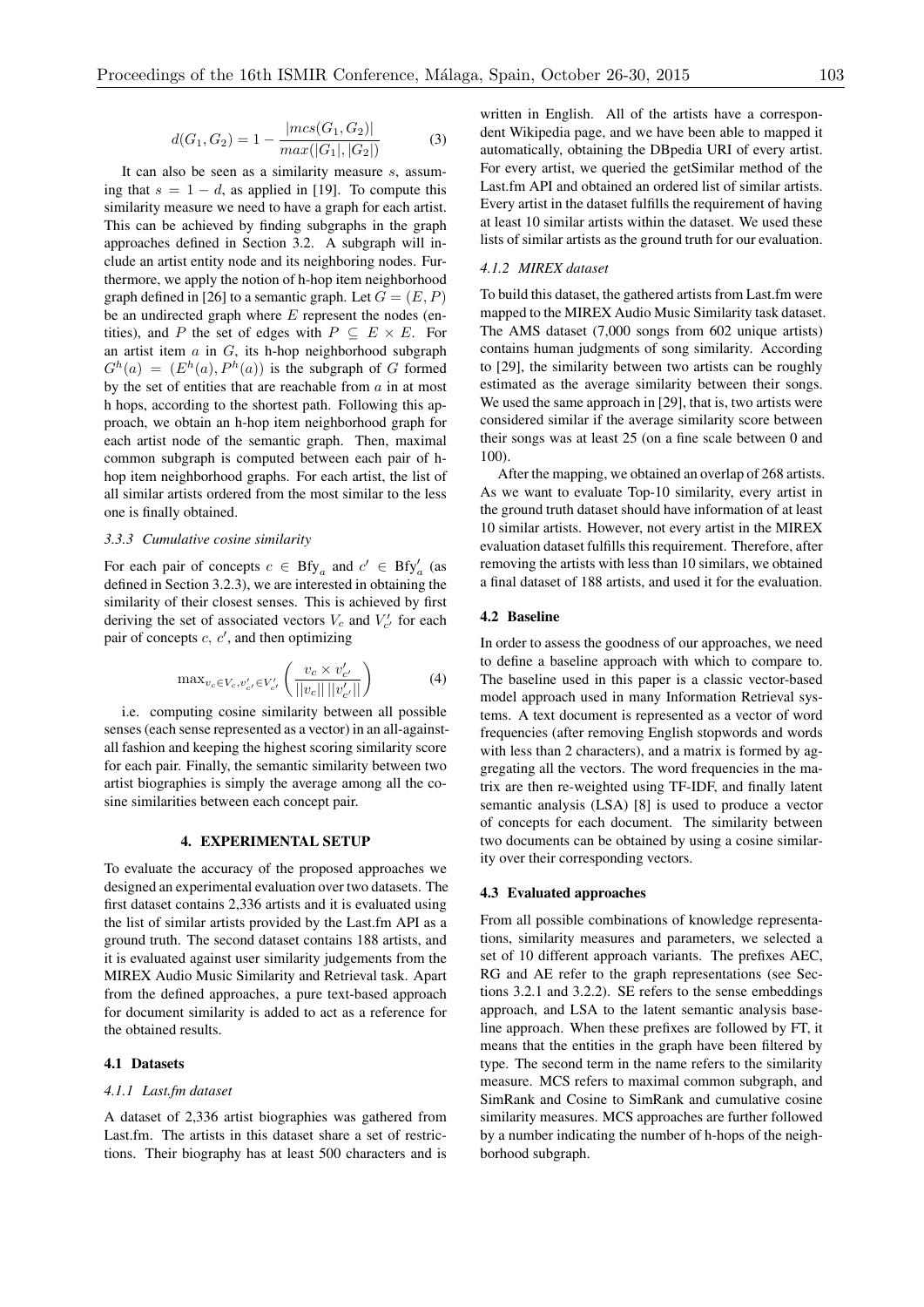|                   | Genres       |         |        |      |       |      |           |         |
|-------------------|--------------|---------|--------|------|-------|------|-----------|---------|
| Approach variants | <b>Blues</b> | Country | Edance | Jazz | Metal | Rap  | Rocknroll | Overall |
| Ground Truth      | 5.78         | 5.46    | 6.88   | 7.04 | 7.10  | 8.68 | 5.17      | 6.53    |
| LSA               | 4.43         | 4.12    | 3.80   | 4.64 | 5.79  | 5.08 | 4.74      | 4.69    |
| RG MCS 1-hop      | 2.63         | 3.50    | 1.50   | 2.95 | 4.00  | 2.54 | 1.70      | 2.68    |
| RG MCS 2-hop      | 4.14         | 4.92    | 1.69   | 2.80 | 3.78  | 3.06 | 2.77      | 3.27    |
| AE MCS            | 5.52         | 5.15    | 4.36   | 7.00 | 4.34  | 5.36 | 4.46      | 5.11    |
| <b>AE-FT MCS</b>  | 5.43         | 6.12    | 4.16   | 6.20 | 6.32  | 5.36 | 3.77      | 5.26    |
| AEC MCS 1-hop     | 7.22         | 5.92    | 5.24   | 7.12 | 5.48  | 6.92 | 4.86      | 6.02    |
| AEC MCS 2-hop     | 4.22         | 3.69    | 4.56   | 6.20 | 4.55  | 4.64 | 4.09      | 4.54    |
| AEC-FT MCS 1-hop  | 6.91         | 6.80    | 6.04   | 7.60 | 6.79  | 7.12 | 5.37      | 6.59    |
| AEC-FT MCS 2-hop  | 4.09         | 4.36    | 5.56   | 6.72 | 4.39  | 4.16 | 3.77      | 4.67    |
| <b>EC SimRank</b> | 6.74         | 5.38    | 3.16   | 6.40 | 4.59  | 4.44 | 3.80      | 4.85    |
| <b>SE</b> Cosine  | 3.39         | 5.50    | 5.32   | 5.16 | 4.31  | 5.36 | 4.31      | 4.75    |

Table 3. Average genre distribution of the top-10 similar artists using the MIREX dataset. In other words, on average, how many of the top-10 similar artists are from the same genre as the query artist. LSA stands for Latent Semantic Analysis, RG for Relation Graph, SE for Sense Embeddings, and AE, AEC and EC represent the semantically enriched graphs with Artists-Entities, Artist-Entities-Categories, and Entities-Categories nodes, respectively. As for the similarity approaches, MCS stands for Maximum Common Subgraph.

|                         |       | Precision $@N$ |       | nDCG@N |
|-------------------------|-------|----------------|-------|--------|
| Approach variants       | $N=5$ | $N=10$         | $N=5$ | $N=10$ |
| LSA                     | 0.100 | 0.169          | 0.496 | 0.526  |
| RG MCS 1-hop            | 0.059 | 0.087          | 0.465 | 0.476  |
| RG MCS 2-hop            | 0.056 | 0.101          | 0.433 | 0.468  |
| AE MCS                  | 0.106 | 0.178          | 0.503 | 0.517  |
| <b>AE-FT MCS</b>        | 0.123 | 0.183          | 0.552 | 0.562  |
| AEC MCS 1-hop           | 0.120 | 0.209          | 0.573 | 0.562  |
| AEC MCS 2-hop           | 0.086 | 0.160          | 0.550 | 0.539  |
| AEC-FT MCS 1-hop        | 0.140 | 0.218          | 0.588 | 0.578  |
| <b>AEC-FT MCS 2-hop</b> | 0.100 | 0.160          | 0.527 | 0.534  |
| <b>EC SimRank</b>       | 0.097 | 0.171          | 0.509 | 0.534  |
| <b>SE</b> Cosine        | 0.095 | 0.163          | 0.454 | 0.484  |

Table 1. Precision and normalized discounted cumulative gain for Top-N artist similarity using the MIREX dataset (N=*{*5, 10*}*)

## 4.4 Evaluation measures

To measure the accuracy of the artist similarity we adopt two standard performance metrics such as Precision@N, and nDCG@N (normalized discounted cumulative gain). Precision@N is computed as the number of relevant items (i.e., true positives) among the top-N items divided by *N*, when compared to a ground truth. Precision considers only the relevance of items, whilst nDCG takes into account both relevance and rank position. Denoting with *sak* the relevance of the item in position *k* in the Top-N list for the artist *a*, then nDCG@N for *a* can be defined as:

$$
nDCG@N = \frac{1}{IDCG@N} \sum_{k=1}^{N} \frac{2^{s_{ak}} - 1}{\log_2(1+k)} \tag{5}
$$

where IDCG@N indicates the score obtained by an ideal or perfect Top-N ranking and acts as a normalization factor. We run our experiments for  $N = 5$  and  $N = 10$ .

|                                                                                                             |                                                    | Precision@N                                        | nDCG@N                                             |                                                    |
|-------------------------------------------------------------------------------------------------------------|----------------------------------------------------|----------------------------------------------------|----------------------------------------------------|----------------------------------------------------|
| Approach variants                                                                                           | $N=5$                                              | $N=10$                                             | $N=5$                                              | $N=10$                                             |
| LSA<br>RG MCS 1-hop<br><b>AE MCS</b><br><b>AE-FT MCS</b><br><b>AEC MCS 1-hop</b><br><b>AEC-FT MCS 1-hop</b> | 0.090<br>0.055<br>0.124<br>0.136<br>0.152<br>0.160 | 0.088<br>0.083<br>0.200<br>0.201<br>0.224<br>0.242 | 0.233<br>0.126<br>0.184<br>0.224<br>0.277<br>0.288 | 0.269<br>0.149<br>0.216<br>0.260<br>0.297<br>0.317 |

Table 2. Precision and normalized discounted cumulative gain for Top-N artist similarity using the Last.fm dataset (N=*{*5, 10*}*)

## 5. RESULTS AND DISCUSSION

We evaluated all the approach variants described in Section 4.3 on the MIREX dataset, but only a subset of them on the Last.fm dataset, due to the high computational cost of some of the approaches.

Table 1 shows the Precision@N and nDCG@N results of the evaluated approaches using the MIREX dataset, while Table 2 shows the same results for the Last.fm dataset. We obtained very similar results in both datasets. The approach that gets best performance for every metric, dataset and value of N is the combination of the Artists-Entities-Categories graph filtered by types, with the maximal common subgraph similarity measure using a value of  $h = 1$ for obtaining the h-hop item neighborhood graphs.

Furthermore, given that the MIREX AMS dataset also provides genre data, we analyzed the distribution of genres in the top-10 similar artists for each artist, and averaged them by genres. The idea is that an artist's most similar artists should be from the same genre as the seed artist. Table 3 presents the results. Again, the best results are obtained with the approach that combines the Artists-Entities-Categories graph filtered by types, with the maxi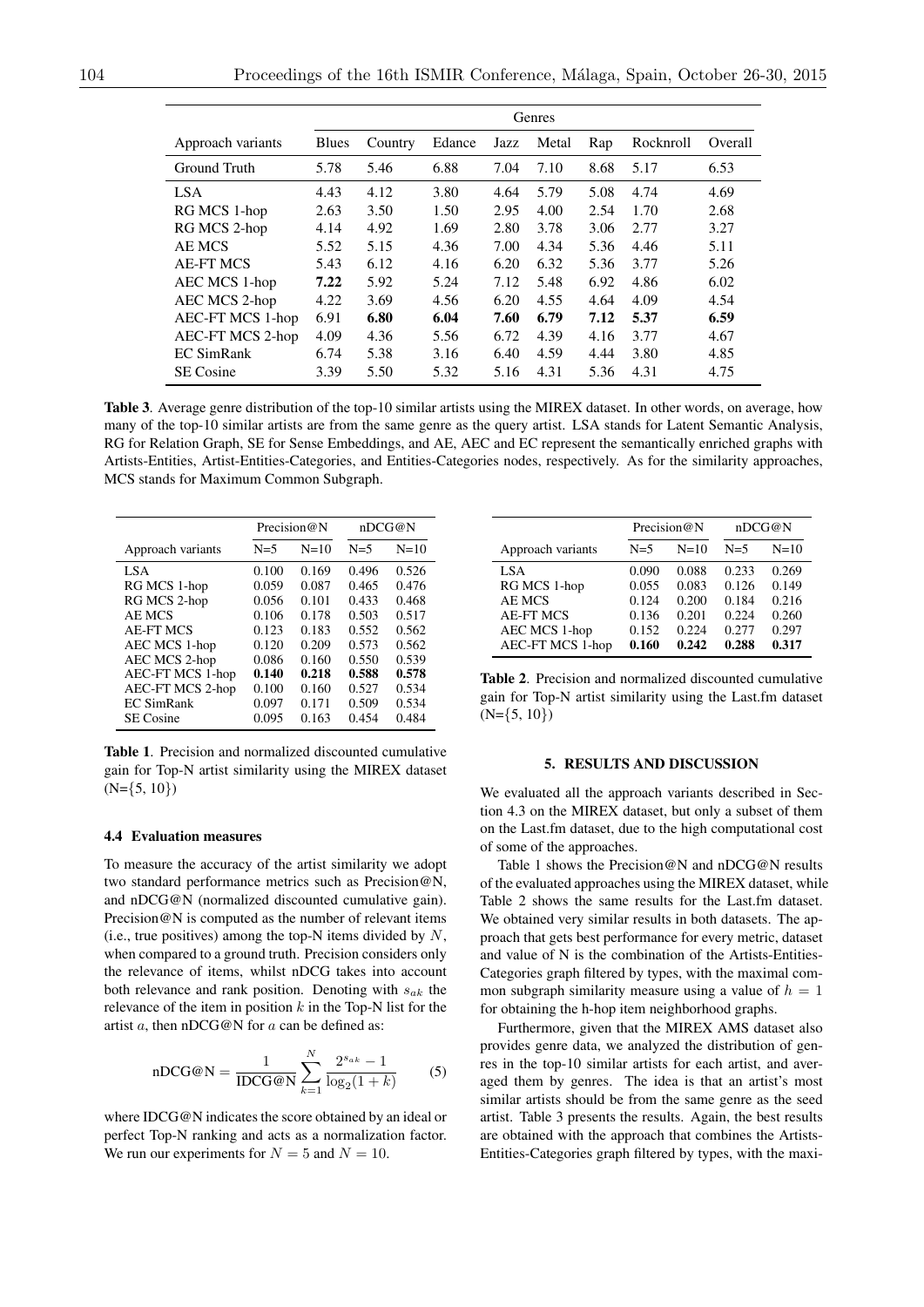mal common subgraph similarity measure using a value of  $h = 1$  for the h-hop item neighborhood graphs.

We extract some insights from these results. First, semantic approaches are able to improve pure text-based approaches. Second, using knowledge from an external knowledge base provides better results than exploiting the relations inside the text. Third, using a similarity measure that exploits the structure and content of a graph, such as maximal common subgraph, overcomes other similarity measures based on semantic similarity among entity mentions in document pairs.

# 6. CONCLUSION

In this paper we presented a methodology that exploits semantic technologies for computing artist similarity, which can be divided in three main steps: First, named entity mentions are identified in the text and linked to a knowledge base. Then, these entity mentions are used to construct a semantically motivated knowledge representation. Finally a similarity function is defined on top of the knowledge representation to compute the similarity between artists. For each one of these steps we explored several approaches, and evaluated them against a small dataset of 188 artist biographies, and a larger dataset of 2,336 artists, both obtained from Last.fm.

Results showed that a combination of the Artists-Entity-Categories graph filtered by types, and a maximal common subgraph similarity measure using a value of  $h = 1$ for obtaining the h-hop item neighborhood graphs, clearly outperforms a baseline approach that exploits word co– occurrences and latent factors. In the light of these results, the following conclusions can be drawn: First, semantic approaches may outperform pure text-based approaches. Second, we observe that knowledge leveraged from external ontologies may improve the accuracy of the similarity measure. Third, reducing noise by filtering linked entities by type is a rewarding step that contributes to an improved performance. Finally, we show that similarity measures that take into consideration the structure and content of a graph representation may achieve much higher performance.

There are still many avenues for future work. We would like to compare our semantic-based approach with acoustic and collaborative filtering approaches. In addition, the use of text sources different from artist biographies can be studied. Finally, in order to improve the results obtained by our semantic approach, different state-of-the-art entity linking tools can be applied, or a specific entity linking tool for the music domain could be created for this purpose.

## 7. REFERENCES

[1] Bernd Bohnet. Very high accuracy and fast dependency parsing is not a contradiction. In *Proceedings of the 23rd International Conference on Computational Linguistics*, COLING '10, pages 89–97, Stroudsburg, PA, USA, 2010. Association for Computational Linguistics.

- [2] Razvan Bunescu and Marius Pasca. Using Encyclopedic Knowledge for Named Entity Disambiguation. In *Proceedings of the 11th Conference of the European Chapter of the Association for Computational Linguistics (EACL-06)*, pages 9–16, Trento, Italy, 2006.
- [3] Horst Bunke and Kim Shearer. A graph distance metric based on the maximal common subgraph. *Pattern Recognition Letters*, 19(3-4):255–259, March 1998.
- [4] Òscar Celma, Pedro Cano, and Perfecto Herrera. Search Sounds An audio crawler focused on weblogs. In *7th International Conference on Music Information Retrieval (ISMIR)*, 2006.
- [5] Òscar Celma and Xavier Serra. FOAFing the music: Bridging the semantic gap in music recommendation. *Web Semantics*, 6:250–256, 2008.
- [6] Hung Chim and Xiaotie Deng. Efficient phrase-based document similarity for clustering. *Knowledge and Data Engineering, IEEE Transactions on*, 20(9):1217– 1229, 2008.
- [7] William W. Cohen and Wei Fan. Web-collaborative filtering: recommending music by crawling the Web. *Computer Networks*, 33:685–698, 2000.
- [8] Scott C. Deerwester, Susan T Dumais, Thomas K. Landauer, George W. Furnas, and Richard A. Harshman. Indexing by latent semantic analysis. *JAsIs*, 41(6):391– 407, 1990.
- [9] Daniel P. W. Ellis, Brian Whitman, Adam Berenzweig, and Steve Lawrence. The quest for ground truth in musical artist similarity. In *Proc. International Symposium on Music Information Retrieval (ISMIR 2002)*, pages 170–177, 2002.
- [10] Paolo Ferragina and Ugo Scaiella. Tagme: on-the-fly annotation of short text fragments (by wikipedia entities). In *Proceedings of the 19th ACM international conference on Information and knowledge management*, pages 1625–1628. ACM, 2010.
- [11] X Hu, JS Downie, Kris West, and AF Ehmann. Mining Music Reviews: Promising Preliminary Results. In *ISMIR*, pages 536–539, 2005.
- [12] Xiaohua Hu, Xiaodan Zhang, Caimei Lu, Eun K Park, and Xiaohua Zhou. Exploiting Wikipedia as external knowledge for document clustering. In *Proceedings of the 15th ACM SIGKDD international conference on Knowledge discovery and data mining*, pages 389–396. ACM, 2009.
- [13] Ignacio Iacobacci, Mohammad Taher Pilehvar, and Roberto Navigli. Sensembed: Enhancing word embeddings for semantic similarity and relatedness. In *Proceedings of the 51st Annual Meeting of the Association for Computational Linguistics (Volume 1: Long Papers)*, Beijing, China, July 2015. Association for Computational Linguistics.